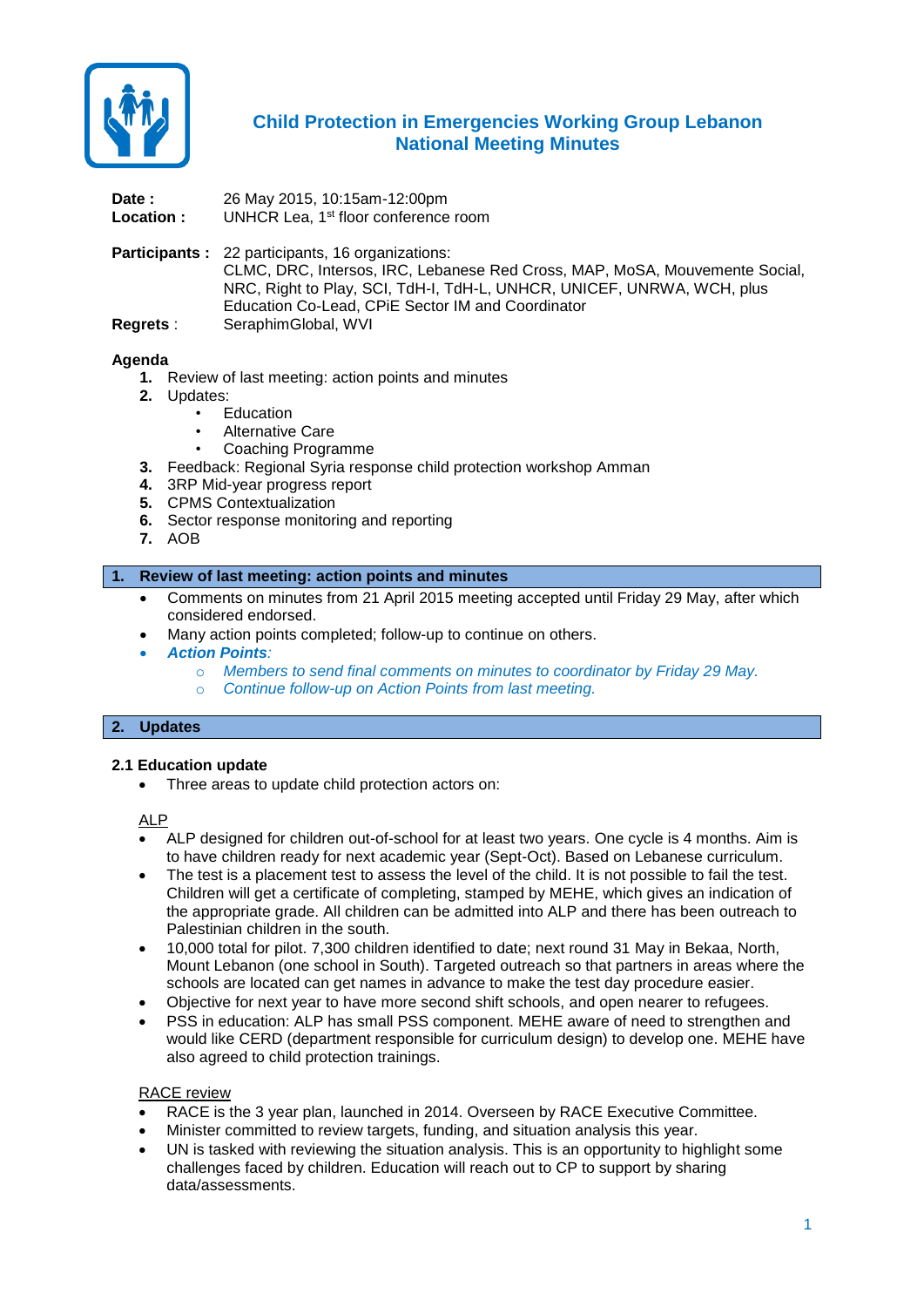- Embarking on a mapping of out-of-school children, via three-pronged approach:
	- $\circ$  Using existing assessments which provide info on children in and out of school;
	- o Demographics of children by age and areas; and
	- o Public and private schools data.
- Violence in schools included in review. Joint visits with UNICEF/UNHCR to identify several issues re: violence in schools. Now being slightly more documented to keep a more systematic track of this, to ensure there are additional measures by the ministry to tackle this issue.

## Vocational education

- RACE now includes vocational education for (Syrian and Lebanese) children aged 12+ unable to continue in formal education. Continue in technical school, get diploma on vocational skill.
	- o Vocational education under MEHE is a full academic year with teaching on specific specialties: nursing, carpentry, electricity. 75 schools across Lebanon, with 30,000 children enrolled. HCR supported pilot of 700 children.
- *Action Points:* 
	- o *Coordinator to re-circulate ALP Q&A.*
	- o *Coordinator to re-circulate hotline and referral form for corporal punishment.*
	- o *Members to share raw data or any information on education from child protection assessments.*

## **2.2 Alternative care update**

- SCI hired a consultant to lead on alternative care work. See presentation for overview.
- A desk review and assessment have been completed, recommendations from work to be shared once finalized.
- Overview of main patterns and causes for separation to understand impact, risks, and how to address it including social protection needs.
- Meeting with MoSA and MoJ (Juvenile Judges) in the next few weeks: this aims to look at clarifications within the law in relation to alternative care procedures.
- SCI pilot will begin in Akkar with UNICEF support (pending workshop with MOJ/MOSA) and will focus on 30 children and formalization of care arrangements as well as support to families currently hosting children who are not their biological children.
	- $\circ$  Open to referrals from all case workers. UNICEF and Save working to identify UASC and work with community groups to identify children (prioritized based on risk).
- *Action Point: SCI to share recommendations with CPiEWG members once finalized.*

# **2.3 Coaching programme update**

- Upcoming child labour trainings for case workers same as last year, being repeated by popular demand. Focus on identification, assessing risk level, potential interventions, negotiation and advocacy skills to use with employers and parents.
- Dates:
	- o South: 28-29 May
	- o Tripoli: 4-5 June
	- o Bekaa: 8-9 June
	- o Akkar: 15-16 June
	- o ML: 22-24 June
- Question raised about training dates overlapping with National SOP roll-out. Issue to be discussed at next CM TWG. Coaching programme dates for entire year pre-set and available for reference to coordinate dates.
- *Action Point: Coordinator to circulate child labour training dates by email.*

## **3. Feedback: Regional Syria response child protection workshop Amman**

- Refer to presentation and full documentation from workshop available through Coordinator.
- Workshop brought together teams from all Syria-response affiliated countries (Syria, Jordan, Lebanon, Iraq, Turkey, and Egypt) to discuss child protection response, needs, gaps, and future actions.
- Five participants from Lebanon: Coordinator, UNHCR, UNICEFx2, Mouvemente Social.